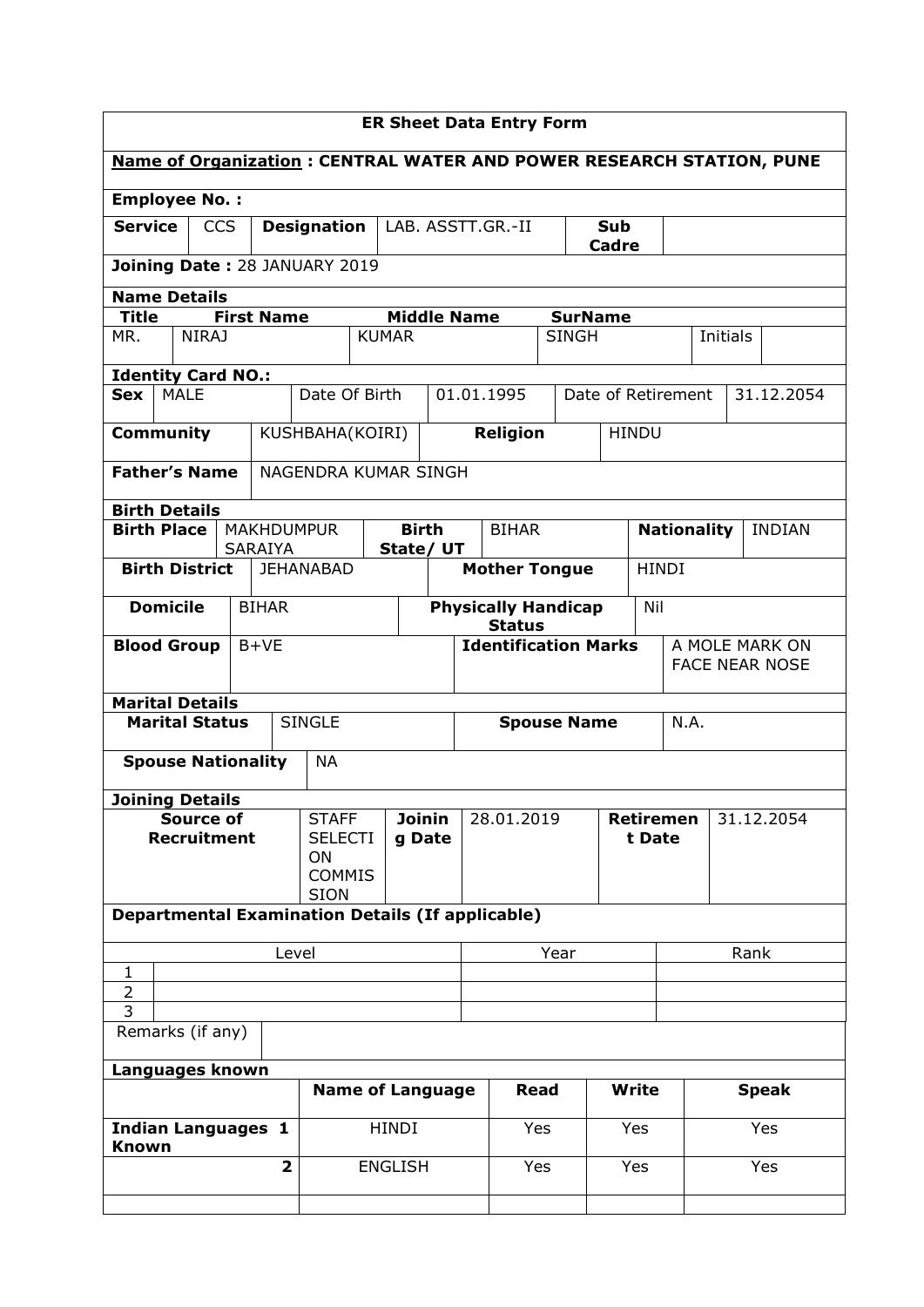| <b>Foreign Languages</b><br>Known |  |  |
|-----------------------------------|--|--|
|                                   |  |  |
|                                   |  |  |
| -                                 |  |  |
|                                   |  |  |

## Details of deputation (if applicable)

| Name of the Office | Post held at that<br>time in parent office | Name of post<br>selected for)<br>deputation | Period of deputation |      |
|--------------------|--------------------------------------------|---------------------------------------------|----------------------|------|
|                    |                                            |                                             | Since                | From |
|                    |                                            |                                             |                      |      |

## Details of Foreign Visit

| SI.<br>No. | Place of Visit | Date of<br>visit | Post held at<br>that time | Whether it<br>is a<br>personal or<br>official visit | Details of visit |
|------------|----------------|------------------|---------------------------|-----------------------------------------------------|------------------|
|            |                |                  |                           |                                                     |                  |

## Transfer/Posting Detail (if applicable)

| Place                         | Period of posting             |                   |                   |                 |                  |                                                                                                           |  |  |  |
|-------------------------------|-------------------------------|-------------------|-------------------|-----------------|------------------|-----------------------------------------------------------------------------------------------------------|--|--|--|
|                               | Since                         |                   |                   |                 |                  | From                                                                                                      |  |  |  |
|                               |                               |                   |                   |                 |                  | Qualification (Use extra photocopy sheets for multi qualifications, experience, training, awards details) |  |  |  |
| Qualification                 |                               |                   | <b>Discipline</b> |                 |                  | <b>Specialization 1</b>                                                                                   |  |  |  |
| B.SC. (Honours)               |                               | <b>CHEMISTRY</b>  |                   |                 | <b>CHEMISTRY</b> |                                                                                                           |  |  |  |
|                               |                               |                   |                   |                 |                  |                                                                                                           |  |  |  |
| Year                          | <b>Division</b>               |                   |                   | CGPA / % Marks  |                  | <b>Specialization 2</b>                                                                                   |  |  |  |
| 2015                          |                               | 66.75             |                   |                 |                  |                                                                                                           |  |  |  |
|                               |                               |                   |                   |                 |                  |                                                                                                           |  |  |  |
| <b>Institution</b>            |                               | <b>University</b> |                   | <b>Place</b>    |                  | Country                                                                                                   |  |  |  |
| <b>D.N COLLEGE MASAURHI</b>   |                               | <b>MAGADH</b>     |                   | <b>BODHGAYA</b> |                  | <b>INDIA</b>                                                                                              |  |  |  |
|                               |                               | <b>UNIVERSITY</b> |                   |                 |                  |                                                                                                           |  |  |  |
|                               |                               |                   |                   |                 |                  |                                                                                                           |  |  |  |
| <b>Experience</b>             |                               |                   |                   |                 |                  |                                                                                                           |  |  |  |
| <b>Type of Posting</b>        |                               | <b>Level</b>      |                   |                 |                  |                                                                                                           |  |  |  |
| On Probation                  | Group c                       |                   |                   |                 |                  |                                                                                                           |  |  |  |
| <b>Designation</b>            | <b>Present Position</b>       |                   |                   |                 |                  |                                                                                                           |  |  |  |
| Laboratory Assistant Grade-II | Laboratory Assistant Grade-II |                   |                   |                 |                  |                                                                                                           |  |  |  |
| <b>Ministry</b>               | <b>Department</b>             |                   |                   |                 |                  |                                                                                                           |  |  |  |
| Water Resources, RD&GR        | <b>Water Resources</b>        |                   |                   |                 |                  |                                                                                                           |  |  |  |
| <b>Office</b>                 |                               |                   |                   | <b>Place</b>    |                  |                                                                                                           |  |  |  |